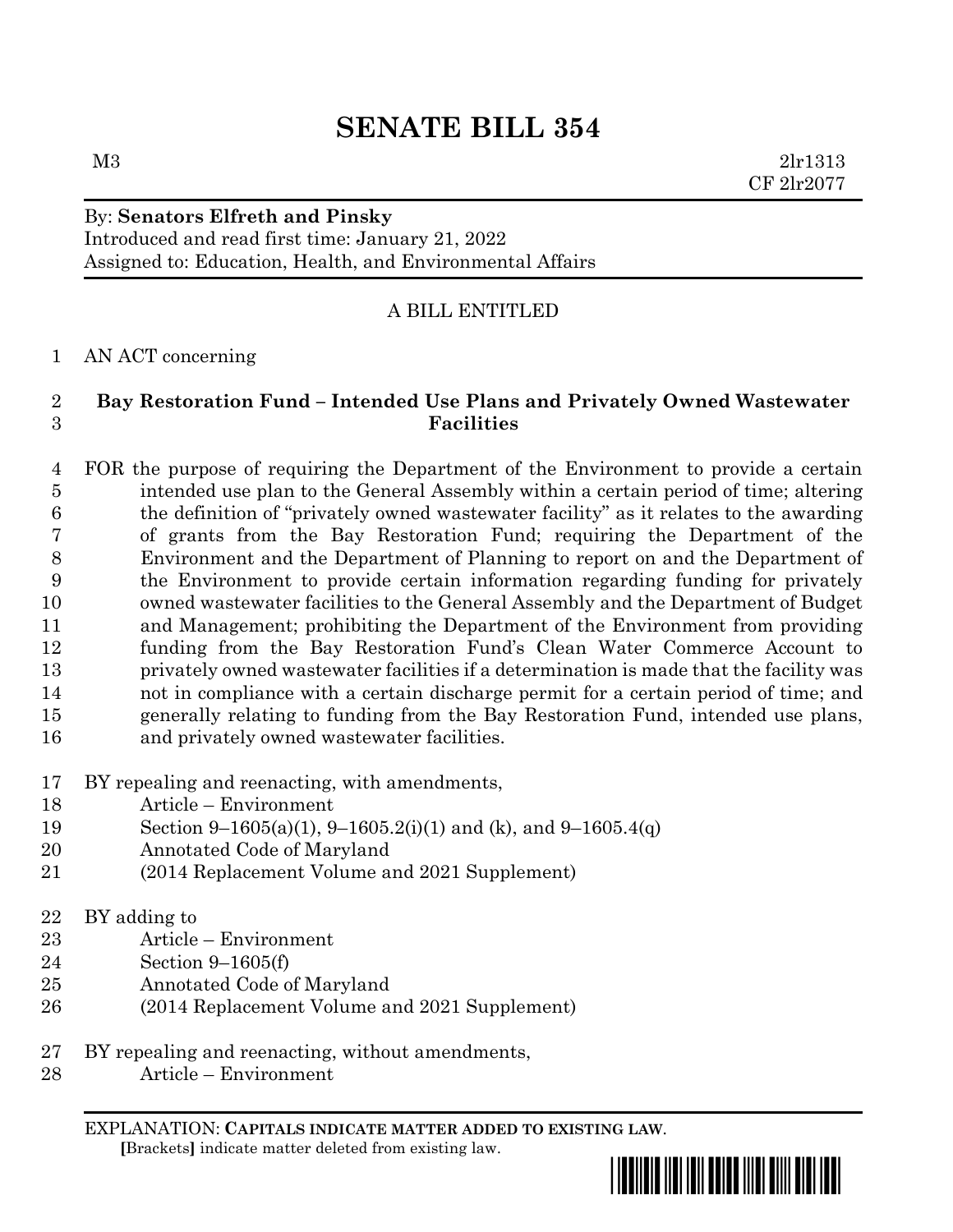**SENATE BILL 354**

 Section 9–1605.2(i)(2)(i) Annotated Code of Maryland (2014 Replacement Volume and 2021 Supplement) SECTION 1. BE IT ENACTED BY THE GENERAL ASSEMBLY OF MARYLAND, That the Laws of Maryland read as follows: **Article – Environment** 9–1605. (a) (1) **(I)** There is a Maryland Water Quality Revolving Loan Fund. **(II)** The Water Quality Fund shall be maintained and administered by the Administration in accordance with the provisions of this subtitle and such rules or program directives as the Secretary or the Board may from time to time prescribe. **(F) THE DEPARTMENT SHALL PROVIDE TO THE GENERAL ASSEMBLY, IN ACCORDANCE WITH § 2–1257 OF THE STATE GOVERNMENT ARTICLE, A COPY OF EACH INTENDED USE PLAN THAT THE DEPARTMENT SUBMITS TO THE U.S. ENVIRONMENTAL PROTECTION AGENCY TO REQUEST FEDERAL CAPITALIZATION GRANTS AND AWARDS IN ACCORDANCE WITH TITLE VI OF THE FEDERAL WATER POLLUTION CONTROL ACT FOR USE IN THE WATER QUALITY FUND WITHIN 5 DAYS AFTER THE DEPARTMENT PUBLISHES THE PLAN FOR PUBLIC COMMENT.** 9–1605.2. (i) (1) (i) In this subsection the following words have the meanings indicated. (ii) "Eligible costs" means the additional costs that would be attributable to upgrading a wastewater facility to enhanced nutrient removal, as determined by the Department. (iii) "Privately owned wastewater facility" means a wastewater facility that is owned by a private entity **AND PROVIDES WASTEWATER TREATMENT OR DISPOSAL SERVICES TO MULTIPLE RESIDENTIAL DWELLING UNITS**. (iv) "Publicly owned wastewater facility" means a wastewater facility that is owned by this State or a political subdivision, municipal corporation, or other public entity. (2) Funds in the Bay Restoration Fund shall be used only: (i) 1. To award grants for up to 100% of eligible costs of projects relating to planning, design, construction, and upgrade of a publicly owned wastewater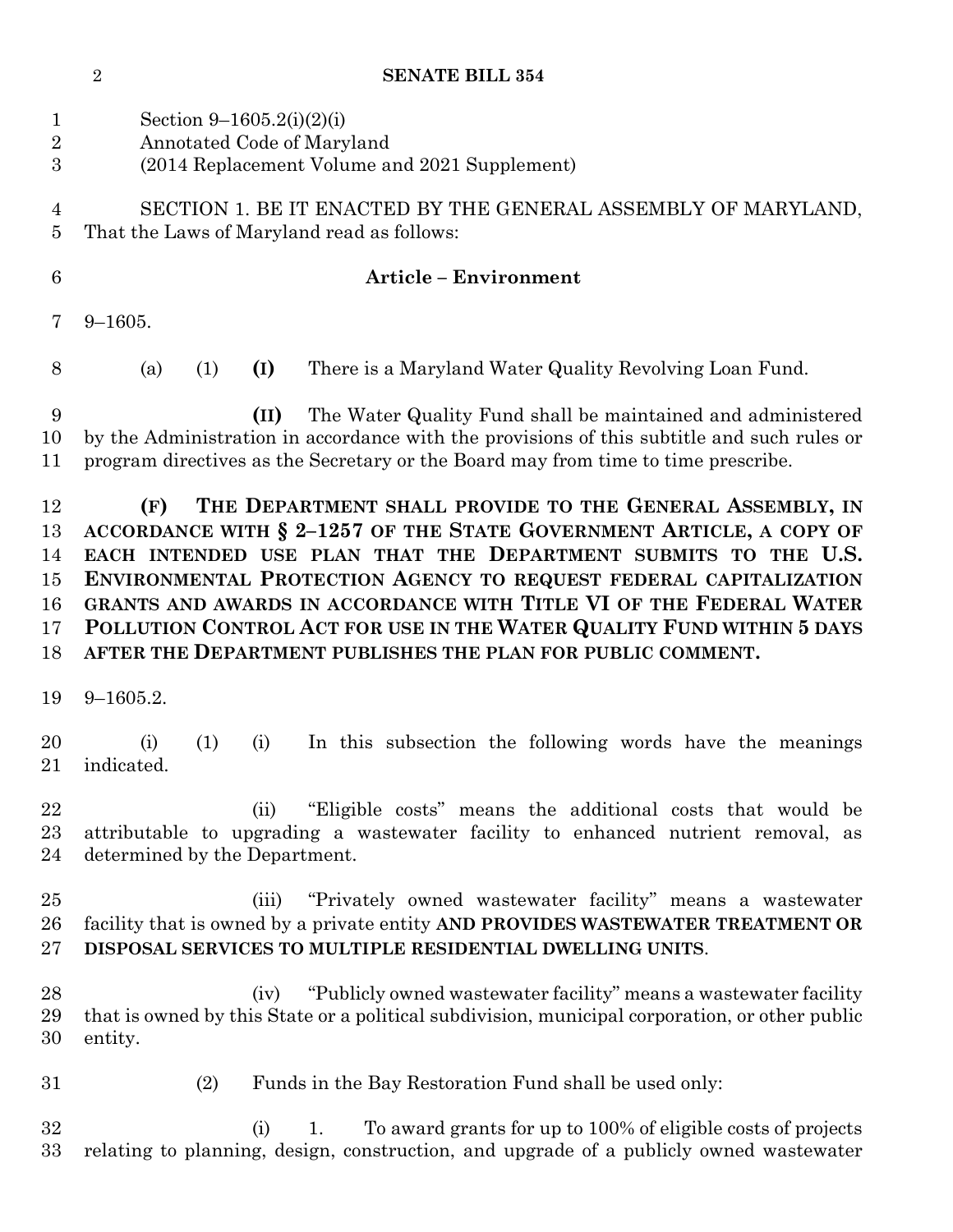#### **SENATE BILL 354** 3

 facility for flows up to the design capacity of the wastewater facility, as approved by the Department, to achieve enhanced nutrient removal in accordance with paragraph (3) of this

subsection; and

 2. To award grants for up to 50% of eligible costs of projects relating to planning, design, construction, and upgrade of a privately owned wastewater facility for flows up to the design capacity of the wastewater facility, as approved by the Department, to achieve enhanced nutrient removal in accordance with paragraph (3) of this subsection;

 SECTION 2. AND BE IT FURTHER ENACTED, That the Laws of Maryland read as follows:

#### **Article – Environment**

9–1605.2.

 (k) (1) **[**Beginning January 1, 2009, and every year thereafter,**] EACH YEAR** the Department and the Department of Planning shall jointly report on **[**the**]:**

 **(I) THE** impact that a wastewater treatment facility that was upgraded to enhanced nutrient removal during the calendar year before the previous calendar year with funds from the Bay Restoration Fund had on growth within the municipality or county in which the wastewater treatment facility is located**; AND**

## **(II) EACH PRIVATELY OWNED WASTEWATER FACILITY TO WHICH THE DEPARTMENT PROVIDED FUNDING UNDER § 9–1605.4(Q)(3)(II) OF THIS SUBTITLE IN THE IMMEDIATELY PRECEDING 12 MONTHS AND THE REASONS FOR PROVIDING THE FUNDING**.

 (2) (i) In preparing the report required under paragraph (1) of this subsection, the Department of the Environment and the Department of Planning shall:

25 1. Include the number of permits issued for residential and commercial development to be served by the upgraded wastewater treatment facility; and

 2. Determine what other appropriate information is to be included in the report.

 (ii) In determining the information that should be included in the report under subparagraph (i) of this paragraph, the Department of the Environment and the Department of Planning shall act:

 1. In consultation with the Bay Restoration Fund Advisory Committee; and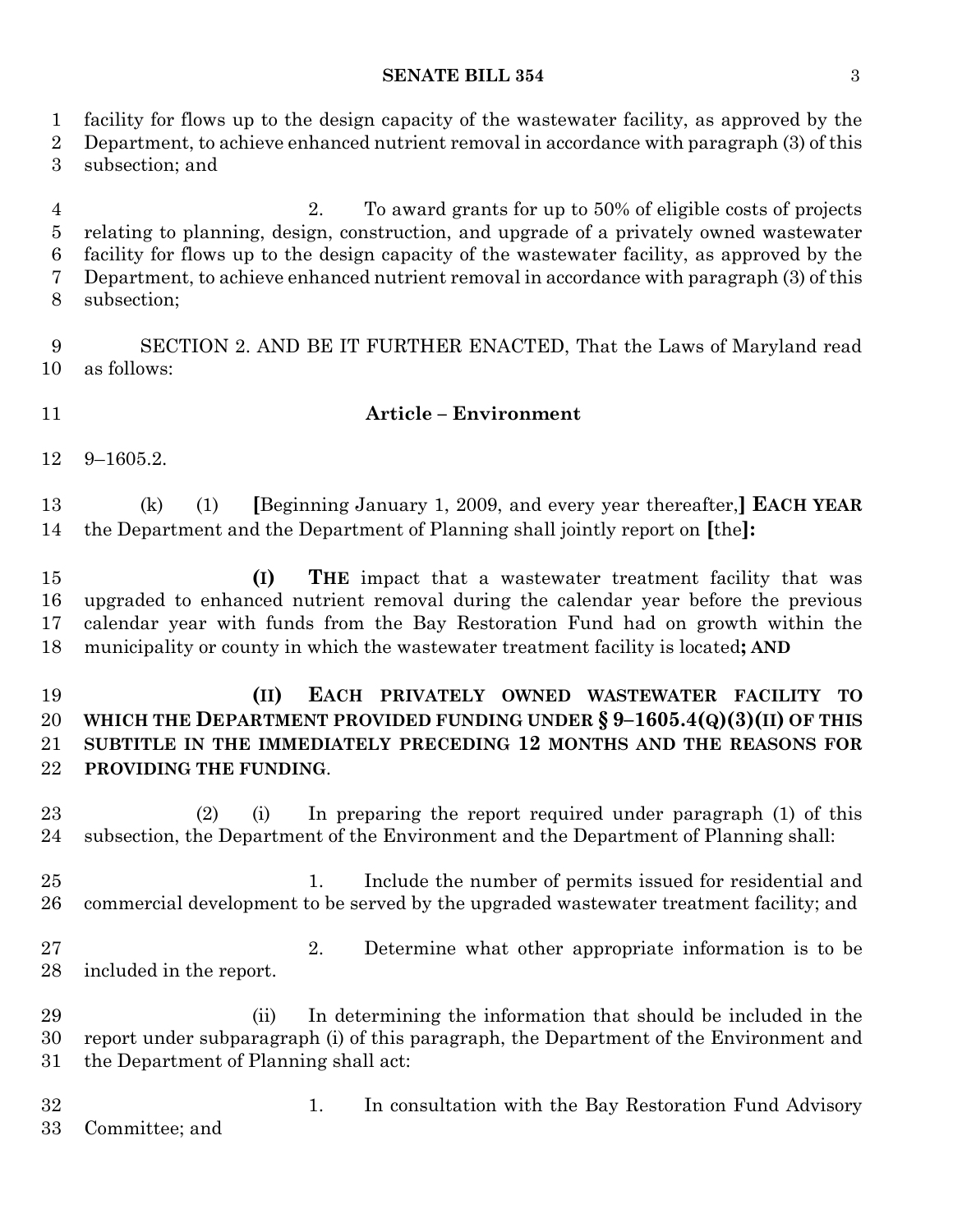#### **SENATE BILL 354**

 2. With the assistance of the municipality and county in which an upgraded wastewater treatment facility is located.

 (3) The Department and the Department of Planning shall submit the report required under paragraph (1) of this subsection to the President of the Senate, the Speaker of the House, the Senate Budget and Taxation Committee, the Senate Education, Health, and Environmental Affairs Committee, the House Appropriations Committee, the House Environment and Transportation Committee, and the Governor, in accordance with § 2–1257 of the State Government Article.

9–1605.4.

 (q) (1) (i) Subject to subparagraph (ii) of this paragraph, a project or practice that is partially financed with another source of State funds may be funded under this section.

 (ii) Funding provided to a project or practice under this subsection shall be prorated to cover only the portion of the environmental benefit not funded by another State source.

 (2) (i) An environmental outcome that is funded entirely with public funds is not eligible to be purchased with funds from the Account.

 (ii) If an environmental outcome is partially funded with public funds and is verified under subsection (l) of this section, funds from the Account may be used to purchase the remaining portion of the environmental outcome that is not funded with public funds.

 **(3) (I) EXCEPT AS PROVIDED IN SUBPARAGRAPH (II) OF THIS PARAGRAPH, THE DEPARTMENT MAY NOT PROVIDE FUNDING UNDER THIS SECTION TO THE OWNER OF A PRIVATELY OWNED WASTEWATER FACILITY, AS DEFINED IN § 9–1605.2(I) OF THIS SUBTITLE, IF THE DEPARTMENT OR THE U.S. ENVIRONMENTAL PROTECTION AGENCY HAS DETERMINED IN THE 2 YEARS IMMEDIATELY PRECEDING THE DATE ON WHICH THE OWNER OF THE FACILITY SUBMITTED A FUNDING PROPOSAL UNDER THIS SECTION THAT THE FACILITY DID NOT COMPLY WITH A DISCHARGE PERMIT ISSUED BY THE DEPARTMENT UNDER THIS TITLE.**

 **(II) THE DEPARTMENT MAY PROVIDE FUNDING UNDER THIS SECTION TO THE OWNER OF A PRIVATELY OWNED WASTEWATER FACILITY THAT WOULD NOT BE ELIGIBLE FOR FUNDING UNDER SUBPARAGRAPH (I) OF THIS PARAGRAPH IF THE DEPARTMENT DETERMINES, BASED ON PROOF SUBMITTED BY THE OWNER OF THE FACILITY WHEN SUBMITTING A FUNDING PROPOSAL UNDER THIS SECTION, THAT:**